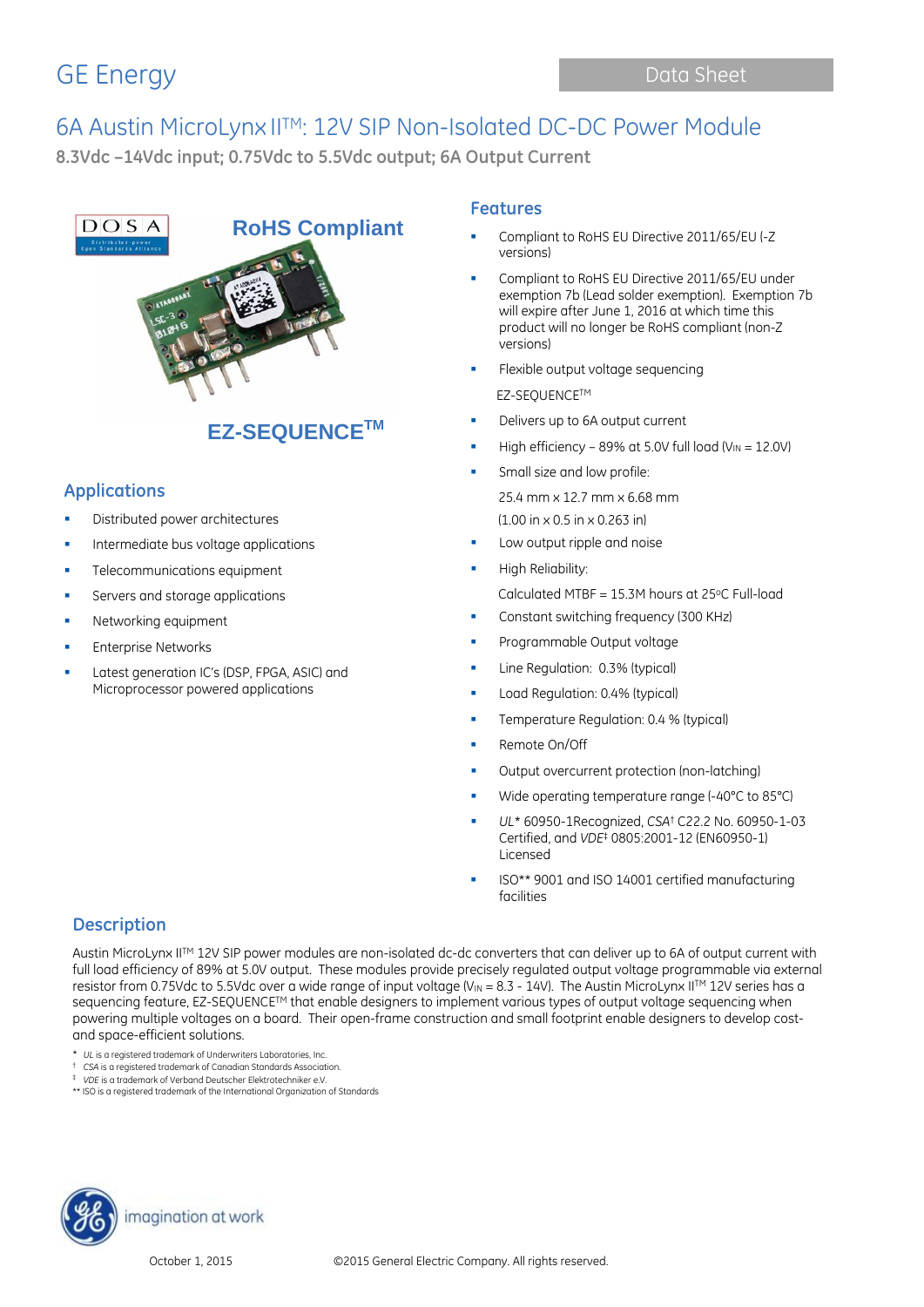## 6A Austin MicroLynxIITM: 12V SIP Non-Isolated DC-DC Power Modules **8.3Vdc –14Vdc input; 0.75Vdc to 5.5Vdc output; 6A Output Current**

### **Absolute Maximum Ratings**

Stresses in excess of the absolute maximum ratings can cause permanent damage to the device. These are absolute stress ratings only, functional operation of the device is not implied at these or any other conditions in excess of those given in the operations sections of the data sheet. Exposure to absolute maximum ratings for extended periods can adversely affect the device reliability.

| Parameter                            | <b>Device</b> | <b>Symbol</b> | <b>Min</b> | <b>Max</b>   | Unit |
|--------------------------------------|---------------|---------------|------------|--------------|------|
| Input Voltage                        | All           | $V_{IN}$      | $-0.3$     | 15           | Vdc  |
| Continuous                           |               |               |            |              |      |
| Sequencing voltage                   | All           | Vseg          | $-0.3$     | $V_{IN.max}$ | Vdc  |
| Operating Ambient Temperature        | All           | ТĀ            | $-40$      | 85           | °C   |
| (see Thermal Considerations section) |               |               |            |              |      |
| Storage Temperature                  | All           | Tstg          | -55        | 125          | °C   |

### **Electrical Specifications**

Unless otherwise indicated, specifications apply over all operating input voltage, resistive load, and temperature conditions.

| Parameter                                                                                                                                                                       | <b>Device</b>                 | Symbol                   | Min | <b>Typ</b> | <b>Max</b> | <b>Unit</b>    |
|---------------------------------------------------------------------------------------------------------------------------------------------------------------------------------|-------------------------------|--------------------------|-----|------------|------------|----------------|
| Operating Input Voltage                                                                                                                                                         | $V_{0,set} \leq 3.63$         | $V_{\text{IN}}$          | 8.3 | 12         | 14         | Vdc            |
|                                                                                                                                                                                 | $V$ <sub>o.set</sub> $>$ 3.63 | $V_{\text{IN}}$          | 8.3 | 12         | 13.2       | Vdc            |
| Maximum Input Current                                                                                                                                                           | All                           | I <sub>IN, max</sub>     |     |            | 4.5        | Adc            |
| $(V_{IN} = V_{IN, min}$ to $V_{IN, max, 10} = I_{O, max}$ )                                                                                                                     |                               |                          |     |            |            |                |
| Input No Load Current                                                                                                                                                           | $V_{Oset} = 0.75$ Vdc         | IN, No load              |     | 17         |            | mA             |
| $(V_{IN} = V_{IN, nom,}$ Io = 0, module enabled)                                                                                                                                | $V_{O.set} = 5.5$ Vdc         | IN, No load              |     | 100        |            | mA             |
| Input Stand-by Current                                                                                                                                                          | All                           | I <sub>IN,stand-by</sub> |     | 1.2        |            | m <sub>A</sub> |
| $(V_{IN} = V_{IN, nom}$ , module disabled)                                                                                                                                      |                               |                          |     |            |            |                |
| Inrush Transient                                                                                                                                                                | All                           | 2t                       |     |            | 0.4        | $A^2S$         |
| Input Reflected Ripple Current, peak-to-peak<br>(5Hz to 20MHz, 1µH source impedance; V <sub>IN, min</sub> to V <sub>IN</sub><br>max, lo= lomax; See Test configuration section) | All                           |                          |     | 30         |            | mAp-p          |
| Input Ripple Rejection (120Hz)                                                                                                                                                  | All                           |                          |     | 30         |            | dB             |

#### **CAUTION: This power module is not internally fused. An input line fuse must always be used.**

This power module can be used in a wide variety of applications, ranging from simple standalone operation to being part of a complex power architecture. To preserve maximum flexibility, internal fusing is not included, however, to achieve maximum safety and system protection, always use an input line fuse. The safety agencies require a fast-acting fuse with a maximum rating of 6 A (see Safety Considerations section). Based on the information provided in this data sheet on inrush energy and maximum dc input current, the same type of fuse with a lower rating can be used. Refer to the fuse manufacturer's data sheet for further information.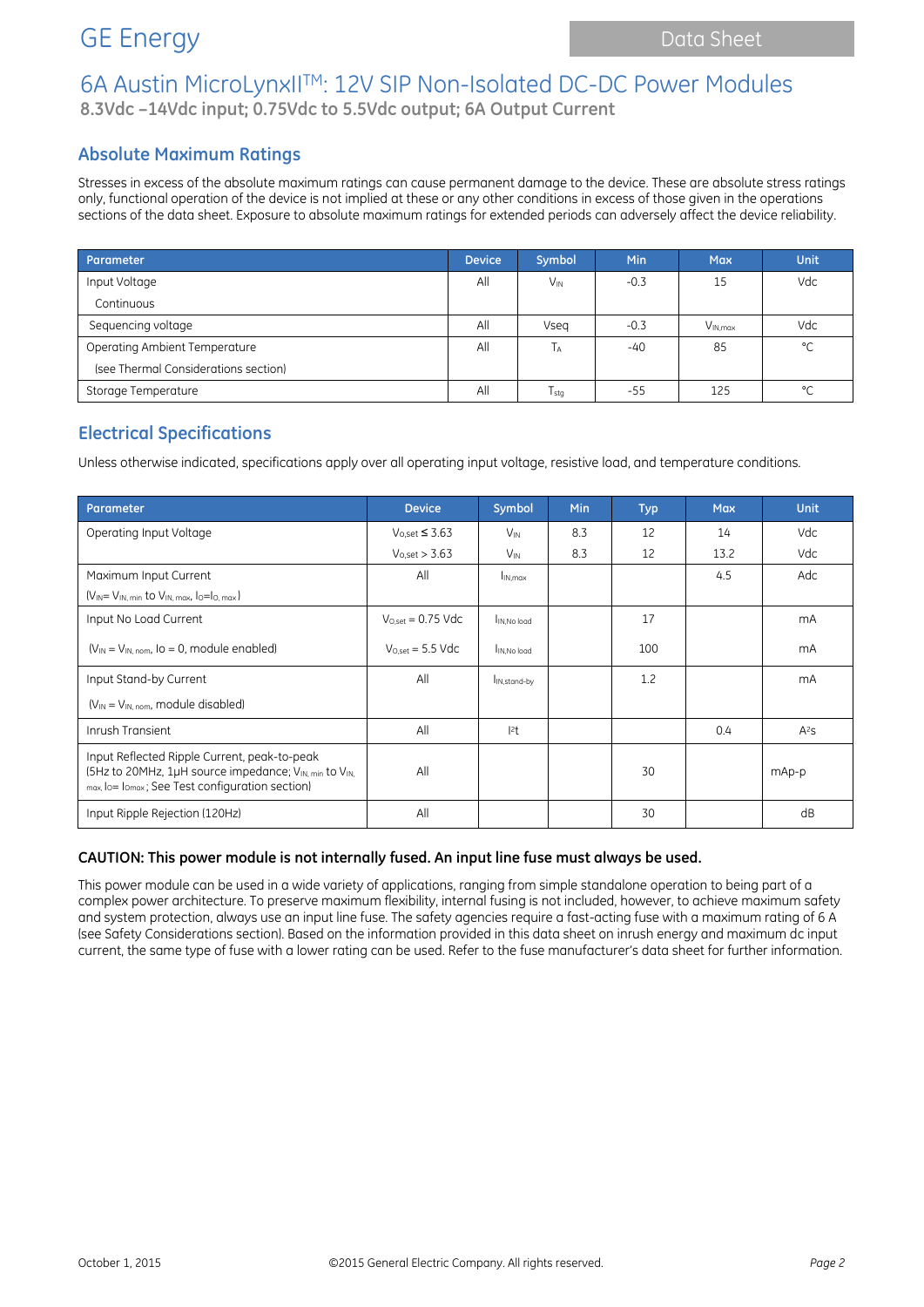## GE Energy **Data Sheet** Data Sheet

# 6A Austin MicroLynxIITM: 12V SIP Non-Isolated DC-DC Power Modules

**8.3Vdc –14Vdc input; 0.75Vdc to 5.5Vdc output; 6A Output Current**

### **Electrical Specifications** (continued)

| Parameter                                                                    | <b>Device</b>                        | Symbol              | Min                      | <b>Typ</b>     | <b>Max</b>               | <b>Unit</b>           |
|------------------------------------------------------------------------------|--------------------------------------|---------------------|--------------------------|----------------|--------------------------|-----------------------|
| Output Voltage Set-point                                                     | All                                  | $V_{O.}$ set        | $-2.0$                   | $V_{O, set}$   | $+2.0$                   | % V <sub>O. set</sub> |
| (VIN=VIN, min, Io=Io, max, TA=25°C)                                          |                                      |                     |                          |                |                          |                       |
| Output Voltage                                                               | All                                  | $V_{O, set}$        | $-2.5%$                  |                | $+3.5%$                  | %V <sub>0. set</sub>  |
| (Over all operating input voltage, resistive load, and                       |                                      |                     |                          |                |                          |                       |
| temperature conditions until end of life)                                    |                                      |                     |                          |                |                          |                       |
| Adjustment Range<br>Selected by an external resistor                         | All                                  | V <sub>0</sub>      | 0.7525                   |                | 5.5                      | Vdc                   |
| Output Regulation                                                            |                                      |                     |                          |                |                          |                       |
| Line (V <sub>IN</sub> =V <sub>IN, min</sub> to V <sub>IN, max</sub> )        | All                                  |                     |                          | 0.3            |                          | % V <sub>O, set</sub> |
| Load $(I_0 = I_0$ min to $I_0$ max)                                          | All                                  |                     |                          | 0.4            |                          | % V <sub>O, set</sub> |
| Temperature (Tref=TA, min to TA, max)                                        | All                                  |                     |                          | 0.4            |                          | % V <sub>O, set</sub> |
| Output Ripple and Noise on nominal output                                    |                                      |                     |                          |                |                          |                       |
| $(V_{IN} = V_{IN, nom}$ and $I_0 = I_{O, min}$ to $I_{O, max}$               |                                      |                     |                          |                |                          |                       |
| Cout = $1\mu$ F ceramic//10 $\mu$ Ftantalum capacitors)                      |                                      |                     |                          |                |                          |                       |
| RMS (5Hz to 20MHz bandwidth)                                                 | All                                  |                     |                          | 15             | 30                       | mV <sub>rms</sub>     |
| Peak-to-Peak (5Hz to 20MHz bandwidth)                                        | All                                  |                     |                          | 50             | 75                       | $mV_{pk-pk}$          |
| <b>External Capacitance</b>                                                  |                                      |                     |                          |                |                          |                       |
| $ESR \geq 1 \, \text{m}\Omega$                                               | All                                  | C <sub>0. max</sub> |                          |                | 1000                     | μF                    |
| $ESR \ge 10 \text{ m}\Omega$                                                 | All                                  | $C_{O,\,max}$       |                          |                | 3000                     | μF                    |
| Output Current                                                               | All                                  | $\mathsf{I}_\circ$  | 0                        |                | 6                        | Adc                   |
| Output Current Limit Inception (Hiccup Mode)                                 | All                                  | lo, lim             |                          | 200            |                          | $%$ $ _0$             |
| $(V_0 = 90\% \text{ of } V_{0.5}$                                            |                                      |                     |                          |                |                          |                       |
| Output Short-Circuit Current                                                 | All                                  | I <sub>O, s/c</sub> | $\overline{\phantom{0}}$ | $\overline{c}$ | $\overline{\phantom{0}}$ | Adc                   |
| (V <sub>0</sub> ≤250mV) (Hiccup Mode)                                        |                                      |                     |                          |                |                          |                       |
| Efficiency                                                                   | $V_{O, set} =$<br>$1.2$ Vdc          | η                   |                          | 80.0           |                          | %                     |
| $V_{IN} = V_{IN. nom}$ , TA=25°C                                             | $V_{O,set} =$<br>$1$ $E1/dr$         | η                   |                          | 83.0           |                          | %                     |
| $I_0 = I_0$ , max, $V_0 = V_0$ , set                                         | $V_{O,set} =$<br>1.01/d <sub>c</sub> | η                   |                          | 83.5           |                          | %                     |
|                                                                              | $V_{O,set} =$<br>$2$ $E1/dc$         | η                   |                          | 86.5           |                          | %                     |
|                                                                              | $V_{O,set} =$<br>77114c              | η                   |                          | 89.0           |                          | %                     |
|                                                                              | $V_{O,set} =$<br>501d                | η                   |                          | 91.0           |                          | %                     |
| Switching Frequency                                                          | $\mathsf{All}$                       | $f_{sw}$            |                          | 300            |                          | kHz                   |
| Dynamic Load Response                                                        |                                      |                     |                          |                |                          |                       |
| $(dlo/dt=2.5A/\mu s; V_{IN}=V_{IN, nom}; T_A=25°C)$                          | All                                  | $V_{pk}$            |                          | 200            |                          | mV                    |
| Load Change from Io= 50% to 100% of Io, max; 1µF<br>ceramic// 10 µF tantalum |                                      |                     |                          |                |                          |                       |
| Peak Deviation                                                               |                                      |                     |                          |                |                          |                       |
| Settling Time (Vo<10% peak deviation)                                        | All                                  | ts                  |                          | 25             |                          | μS                    |
| $(dlo/dt=2.5A/\mu s; V_{IN}=V_{IN, nom}; T_A=25°C)$                          | All                                  | $V_{pk}$            |                          | 200            |                          | mV                    |
| Load Change from Io= 100% to 50% of Io, max: 1µF<br>ceramic// 10 µF tantalum |                                      |                     |                          |                |                          |                       |
| Peak Deviation                                                               |                                      |                     |                          |                |                          |                       |
| Settling Time (Vo<10% peak deviation)                                        | All                                  | $t_{\rm s}$         |                          | 25             |                          | μS                    |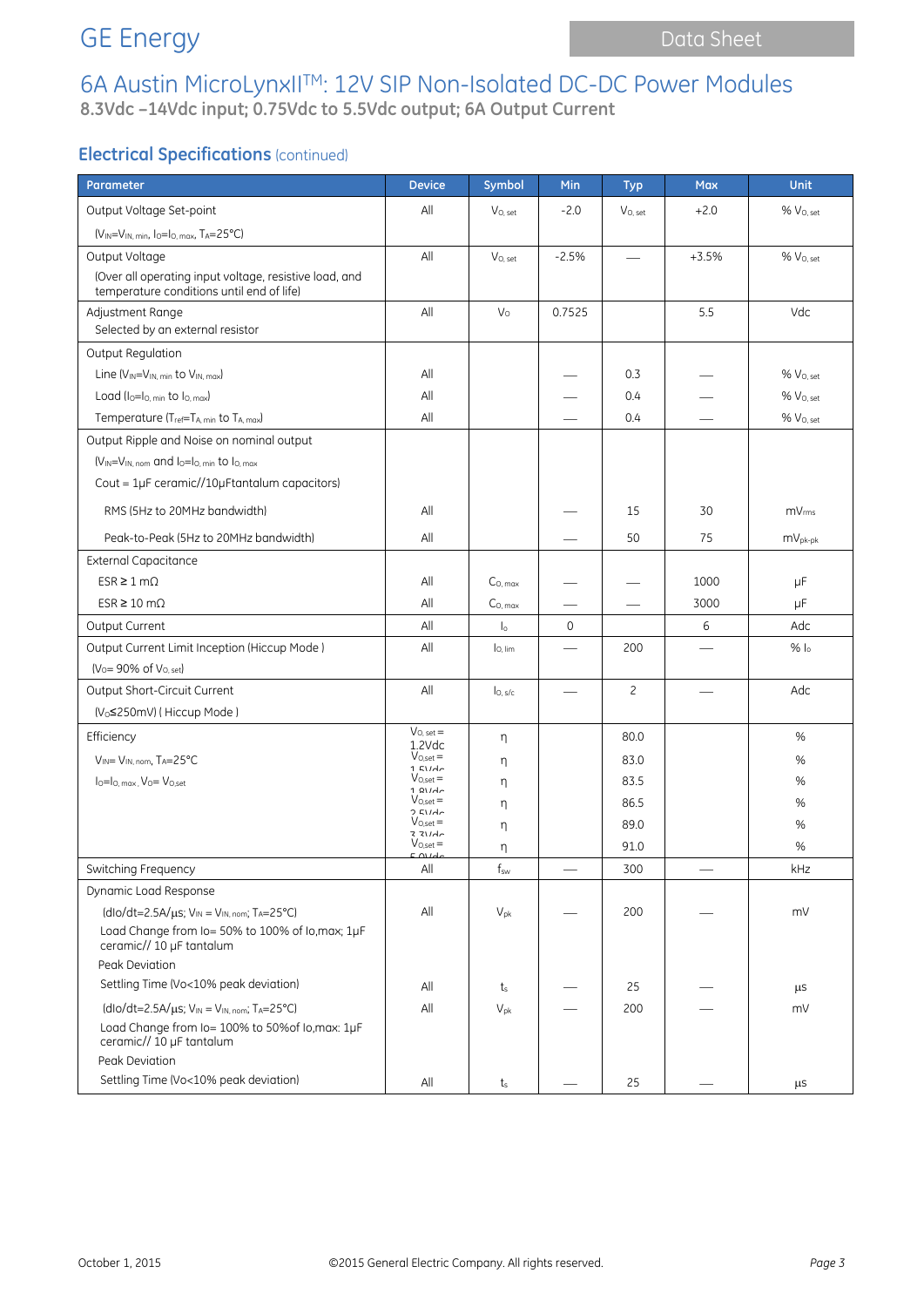# 6A Austin MicroLynxIITM: 12V SIP Non-Isolated DC-DC Power Modules

**8.3Vdc –14Vdc input; 0.75Vdc to 5.5Vdc output; 6A Output Current**

### **Electrical Specifications** (continued)

| Parameter                                                                                                                                                                               | <b>Device</b> | Symbol          | <b>Min</b> | <b>Typ</b> | <b>Max</b> | <b>Unit</b> |
|-----------------------------------------------------------------------------------------------------------------------------------------------------------------------------------------|---------------|-----------------|------------|------------|------------|-------------|
| Dynamic Load Response                                                                                                                                                                   |               |                 |            |            |            |             |
| (dlo/dt=2.5A/ $\mu$ s; V V <sub>IN</sub> = V <sub>IN, nom</sub> ; T <sub>A</sub> =25°C)<br>Load Change from Io= 50% to 100% of Io, max;<br>$Co = 2 \times 150 \mu F$ polymer capacitors | All           | $V_{\text{pk}}$ |            | 50         |            | mV          |
| Peak Deviation                                                                                                                                                                          |               |                 |            |            |            |             |
| Settling Time (Vo<10% peak deviation)                                                                                                                                                   | All           | $t_{s}$         |            | 50         |            | μS          |
| $(dlo/dt=2.5A/\mu s; VIN = VIN, nom; TA=25°C)$                                                                                                                                          | All           | $V_{\text{pk}}$ |            | 50         |            | mV          |
| Load Change from Io= 100% to 50% of Io, max:<br>$Co = 2 \times 150 \,\mu F$ polymer capacitors                                                                                          |               |                 |            |            |            |             |
| Peak Deviation                                                                                                                                                                          |               |                 |            |            |            |             |
| Settling Time (Vo<10% peak deviation)                                                                                                                                                   | All           | $t_{s}$         |            | 50         |            | <b>LLS</b>  |

### **General Specifications**

| Parameter                                                                                                  | Min                             | <b>Tvp</b> | <b>Max</b>                      | <b>Unit</b> |
|------------------------------------------------------------------------------------------------------------|---------------------------------|------------|---------------------------------|-------------|
| Calculated MTBF ( $I_0 = I_0$ max, $T_A = 25^{\circ}$ C)<br>per Telecordia SR-332 Issue 1: Method 1 Case 3 |                                 | Hours      |                                 |             |
| Weight                                                                                                     | $\hspace{0.1mm}-\hspace{0.1mm}$ | 2.8(0.1)   | $\overbrace{\qquad \qquad }^{}$ | $q$ (oz.)   |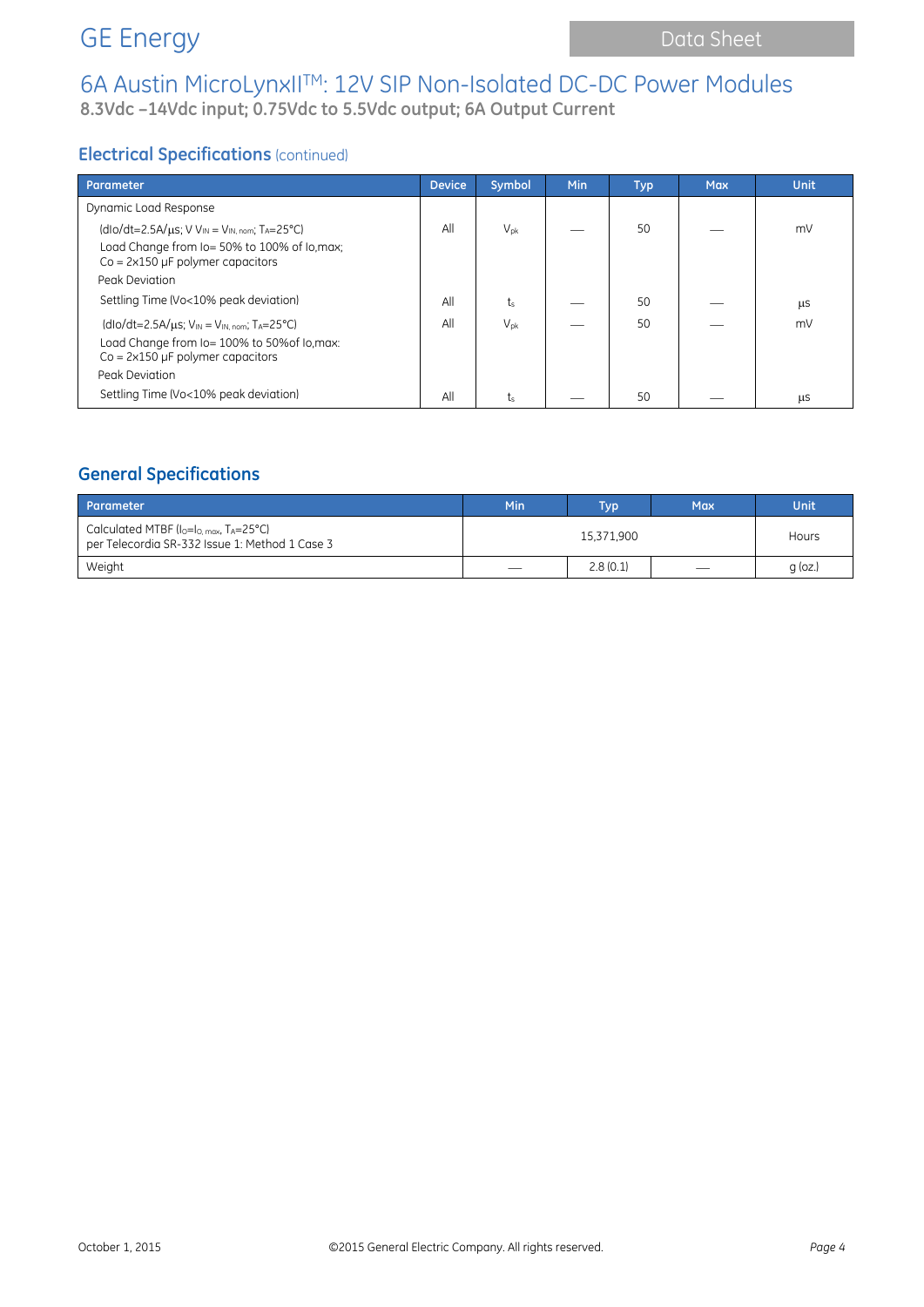## GE Energy **Data Sheet** Data Sheet

## 6A Austin MicroLynxIITM: 12V SIP Non-Isolated DC-DC Power Modules **8.3Vdc –14Vdc input; 0.75Vdc to 5.5Vdc output; 6A Output Current**

### **Feature Specifications**

Unless otherwise indicated, specifications apply over all operating input voltage, resistive load, and temperature conditions. See Feature Descriptions for additional information.

| Parameter                                                                                                                                                                               | <b>Device</b>  | Symbol                | Min                      | <b>Typ</b> | <b>Max</b>          | <b>Unit</b>           |
|-----------------------------------------------------------------------------------------------------------------------------------------------------------------------------------------|----------------|-----------------------|--------------------------|------------|---------------------|-----------------------|
| On/Off Signal interface                                                                                                                                                                 |                |                       |                          |            |                     |                       |
| Device code with Suffix "4" - Positive logic                                                                                                                                            |                |                       |                          |            |                     |                       |
| (On/Off is open collector/drain logic input;                                                                                                                                            |                |                       |                          |            |                     |                       |
| Signal referenced to GND - See feature description section)                                                                                                                             |                |                       |                          |            |                     |                       |
| Input High Voltage (Module ON)                                                                                                                                                          | All            | <b>V<sub>IH</sub></b> |                          |            | $V_{IN, max}$       | V                     |
| Input High Current                                                                                                                                                                      | All            | IІн                   |                          |            | 10                  | μA                    |
| Input Low Voltage (Module OFF)                                                                                                                                                          | All            | VIL                   | $-0.2$                   |            | 0.3                 | V                     |
| Input Low Current                                                                                                                                                                       | All            | ÌЩ                    |                          | 0.2        | $\mathbf{1}$        | mA                    |
| Device Code with no suffix - Negative Logic                                                                                                                                             |                |                       |                          |            |                     |                       |
| (On/OFF pin is open collector/drain logic input with                                                                                                                                    |                |                       |                          |            |                     |                       |
| external pull-up resistor; signal referenced to GND)                                                                                                                                    |                |                       |                          |            |                     |                       |
| Input High Voltage (Module OFF)                                                                                                                                                         | All            | <b>V<sub>IH</sub></b> | 2.5                      |            | V <sub>IN.max</sub> | Vdc                   |
| Input High Current                                                                                                                                                                      | All            | IІн                   |                          | 0.2        | $\mathbf{1}$        | mA                    |
| Input Low Voltage (Module ON)                                                                                                                                                           | All            | VIL                   | $-0.2$                   |            | 0.3                 | Vdc                   |
| Input low Current                                                                                                                                                                       | All            | ÌЩ                    |                          |            | 10                  | μA                    |
| Turn-On Delay and Rise Times                                                                                                                                                            |                |                       |                          |            |                     |                       |
| $(I_0 = I_0$ , max, $V_{IN} = V_{IN}$ , nom, TA = 25 °C, )                                                                                                                              |                |                       |                          |            |                     |                       |
| Case 1: On/Off input is set to Logic Low (Module<br>ON) and then input power is applied (delay from<br>instant at which V <sub>IN</sub> = V <sub>IN, min</sub> until Vo=10% of Vo, set) | All            | Tdelay                |                          | 3          |                     | msec                  |
| Case 2: Input power is applied for at least one second<br>and then the On/Off input is set to logic Low (delay from<br>instant at which Von/Off=0.3V until Vo=10% of Vo. set)           |                | Tdelay                |                          | 3          |                     | msec                  |
| Output voltage Rise time (time for Vo to rise from 10%<br>of Vo, set to 90% of Vo, set)                                                                                                 | All            | Trise                 |                          | 4          | 6                   | msec                  |
| Output voltage overshoot - Startup                                                                                                                                                      |                |                       |                          |            | $\mathbf{1}$        | % V <sub>O. set</sub> |
| $I_0 = I_0$ max; $V_{IN} = 8.3$ to 14Vdc, $T_A = 25$ °C                                                                                                                                 |                |                       |                          |            |                     |                       |
| Sequencing Delay time                                                                                                                                                                   |                |                       |                          |            |                     |                       |
| Delay from VIN, min to application of voltage on SEQ pin                                                                                                                                | All            | TSEQ-delay            | 10                       |            |                     | msec                  |
| Tracking Accuracy<br>(Power-Up: 2V/ms)                                                                                                                                                  | All            | $VSEQ - VQ$           |                          | 100        | 200                 | mV                    |
| (Power-Down: 1V/ms)                                                                                                                                                                     | All            | $VSEQ - VQ$           |                          | 300        | 500                 | mV                    |
| (VIN, min to VIN, max; Io, min to Io, max VSEQ < Vo)                                                                                                                                    |                |                       |                          |            |                     |                       |
| Overtemperature Protection                                                                                                                                                              | All            | Tref                  | $\overline{\phantom{0}}$ | 140        |                     | $^{\circ}$ C          |
| (See Thermal Consideration section)                                                                                                                                                     |                |                       |                          |            |                     |                       |
| Input Undervoltage Lockout                                                                                                                                                              |                |                       |                          |            |                     |                       |
| Turn-on Threshold                                                                                                                                                                       | All            |                       |                          | 7.9        |                     | V                     |
| Turn-off Threshold                                                                                                                                                                      | $\mathsf{All}$ |                       |                          | 7.8        |                     | V                     |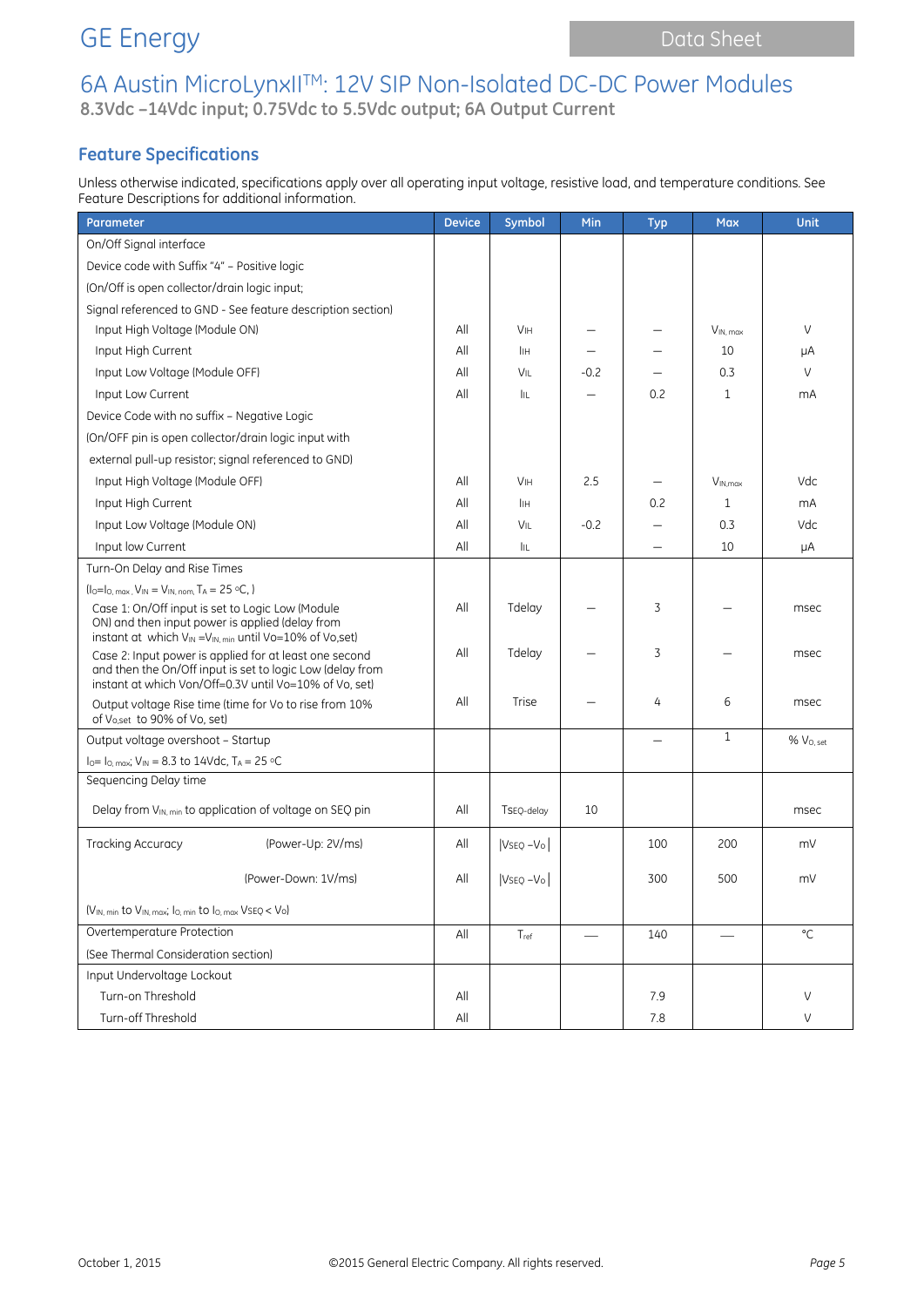## 6A Austin MicroLynxIITM: 12V SIP Non-Isolated DC-DC Power Modules **8.3Vdc –14Vdc input; 0.75Vdc to 5.5Vdc output; 6A Output Current**

### **Characteristic Curves**

The following figures provide typical characteristics for the Austin MicroLynx™ II 12V SIP modules at 25°C.



**Figure 1. Converter Efficiency versus Output Current (Vout = 1.2Vdc).**



**Figure 2. Converter Efficiency versus Output Current (Vout = 1.5Vdc).**



**Figure 3. Converter Efficiency versus Output Current (Vout = 1.8Vdc).**



**Figure 4. Converter Efficiency versus Output Current (Vout = 2.5Vdc).**



**Figure 5. Converter Efficiency versus Output Current (Vout = 3.3Vdc).**



**Figure 6. Converter Efficiency versus Output Current (Vout = 5.0Vdc).**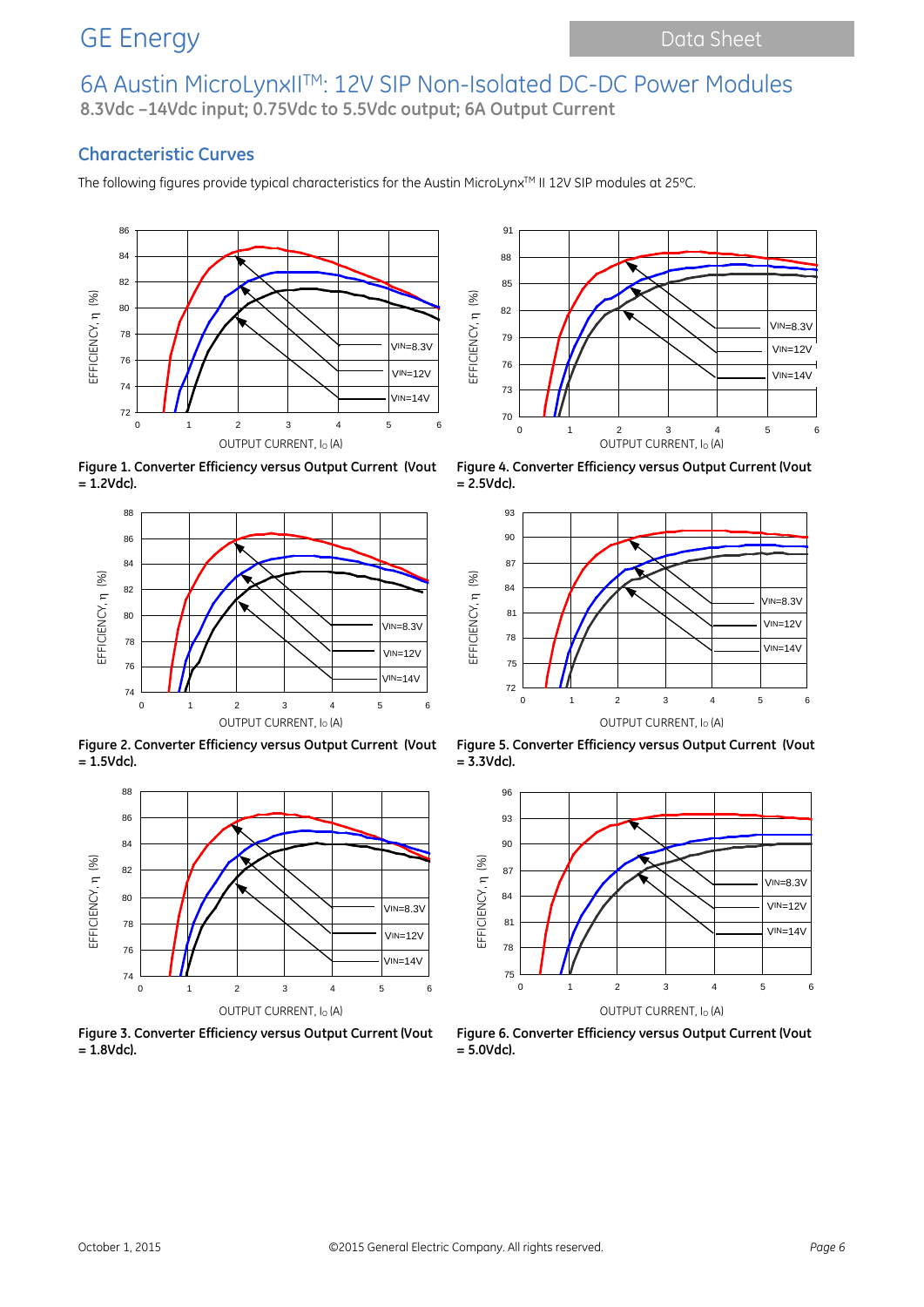## 6A Austin MicroLynxIITM: 12V SIP Non-Isolated DC-DC Power Modules **8.3Vdc –14Vdc input; 0.75Vdc to 5.5Vdc output; 6A Output Current**

### **Characteristic Curves** (continued)

The following figures provide typical characteristics for the MicroLynx™ II 12V SIP modules at 25°C.



**(Vin = 12.0V dc, Vo = 3.3 Vdc, Io=6A).**

**from 50% to 100% of full load (Vo = 5.0 Vdc, Cext = 2x150 μF Polymer Capacitors).**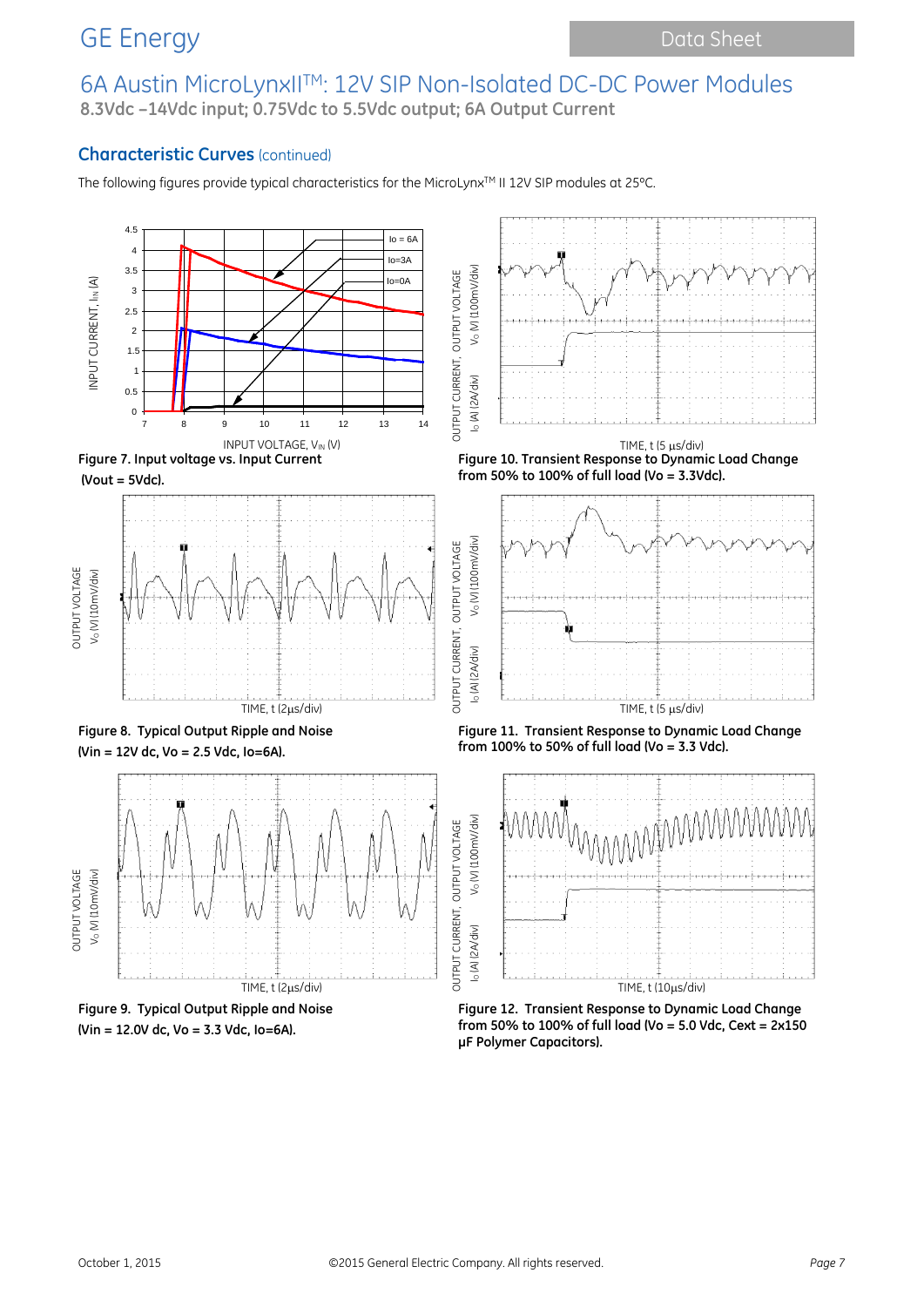## 6A Austin MicroLynxIITM: 12V SIP Non-Isolated DC-DC Power Modules **8.3Vdc –14Vdc input; 0.75Vdc to 5.5Vdc output; 6A Output Current**

OUTPUT VOLTAGE, INPUT VOLTAGE Vo (V)

 $V_{\circ}$  (V)

OUTPUT VOLTAGE On/Off VOLTAGE

### **Characteristic Curves** (continued)

The following figures provide typical characteristics for the Austin MicroLynx™ II 12V SIP modules at 25°C.



**Figure 13. Transient Response to Dynamic Load Change from 100% of 50% full load (Vo = 5.0 Vdc, Cext = 2x150 μF Polymer Capacitors).**







**Figure 15. Typical Start-Up Using Remote On/Off with Low-ESR external capacitors (7x150uF Polymer)**





**Figure 16. Typical Start-Up with application of Vin with (Vin = 12Vdc, Vo = 3.3Vdc, Io = 6A).**







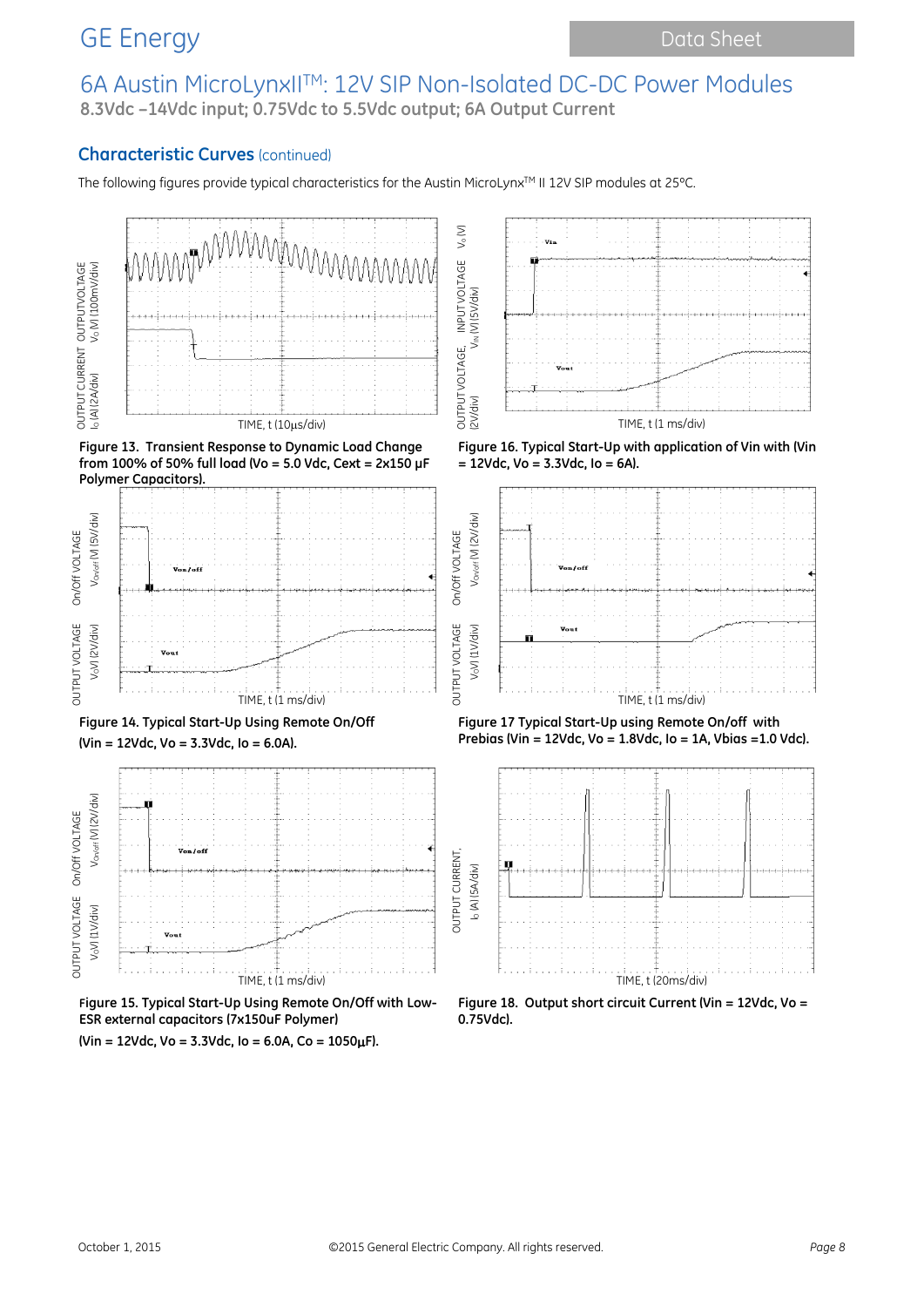## 6A Austin MicroLynxIITM: 12V SIP Non-Isolated DC-DC Power Modules **8.3Vdc –14Vdc input; 0.75Vdc to 5.5Vdc output; 6A Output Current**

### **Characteristic Curves** (continued)

The following figures provide thermal derating curves for the Austin MicroLynx™ II 12V SIP modules.



**Figure 19. Derating Output Current versus Local Ambient Temperature and Airflow (Vin = 12Vdc, Vo=0.75Vdc).**



**Figure 20. Derating Output Current versus Local Ambient Temperature and Airflow (Vin = 12Vdc, Vo=1.8 Vdc).**



**Figure 21. Derating Output Current versus Local Ambient Temperature and Airflow (Vin = 12Vdc, Vo=2.5 Vdc).**



**Figure 22. Derating Output Current versus Local Ambient Temperature and Airflow (Vin = 12Vdc, Vo=3.3 Vdc).**



**Figure 23. Derating Output Current versus Local Ambient Temperature and Airflow (Vin = 12Vdc, Vo=5.0 Vdc).**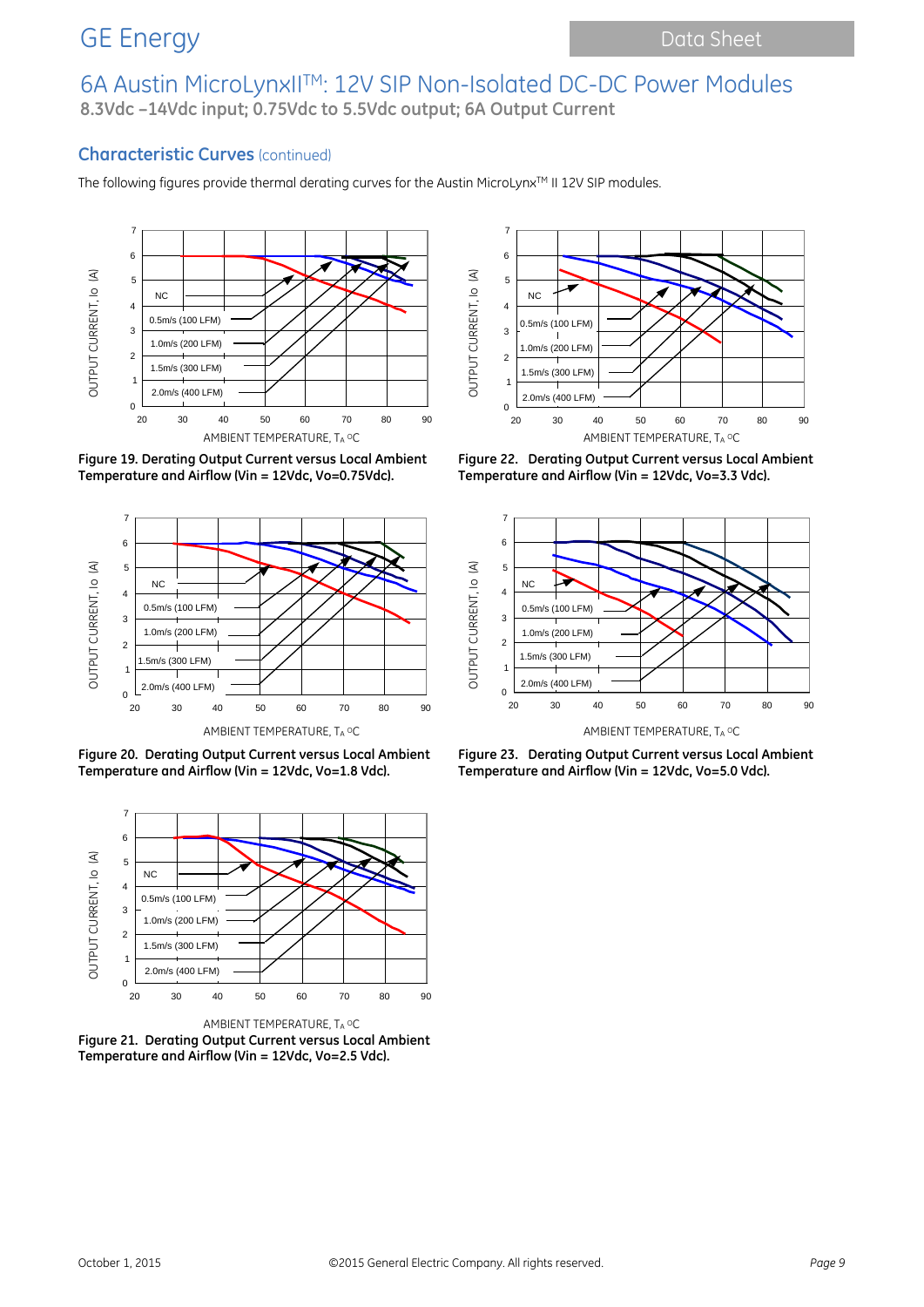## 6A Austin MicroLynxIITM: 12V SIP Non-Isolated DC-DC Power Modules **8.3Vdc –14Vdc input; 0.75Vdc to 5.5Vdc output; 6A Output Current**

### **Test Configurations**



#### **Figure 24. Input Reflected Ripple Current Test Setup.**



terminals, as shown above. If sockets are used then Kelvin connections are required at the module terminals to avoid measurement errors due to socket contact resistance.

**Figure 25. Output Ripple and Noise Test Setup.**



**Figure 26. Output Voltage and Efficiency Test Setup.**

Efficiency 
$$
\eta = \frac{V_O. I_O}{V_{IN.} I_{IN}}
$$
 x 100 %

### **Design Considerations**

#### **Input Filtering**

The Austin MicroLynx™ II 12V SIP module should be connected to a low-impedance source. A highly inductive source can affect the stability of the module. An input capacitance must be placed directly adjacent to the input pin of the module, to minimize input ripple voltage and ensure module stability.

In a typical application, 2x47 µF low-ESR tantalum capacitors (AVX part #: TPSE476M025R0100, 47µF 25V 100 mΩ ESR tantalum capacitor) will be sufficient to provide adequate ripple voltage at the input of the module. To minimize ripple voltage at the input, low ESR ceramic capacitors are recommended at the input of the module. Figure 27 shows input ripple voltage (mVp-p) for various outputs with 2x47 µF tantalum capacitors and with 2x 22 µF ceramic capacitor (TDK part #: C4532X5R1C226M) at full load.



#### Output Voltage (Vdc)

**Figure 27. Input ripple voltage for various output with 2x47 µF tantalum capacitors and with 2x22 µF ceramic capacitors at the input (80% of Io,max).**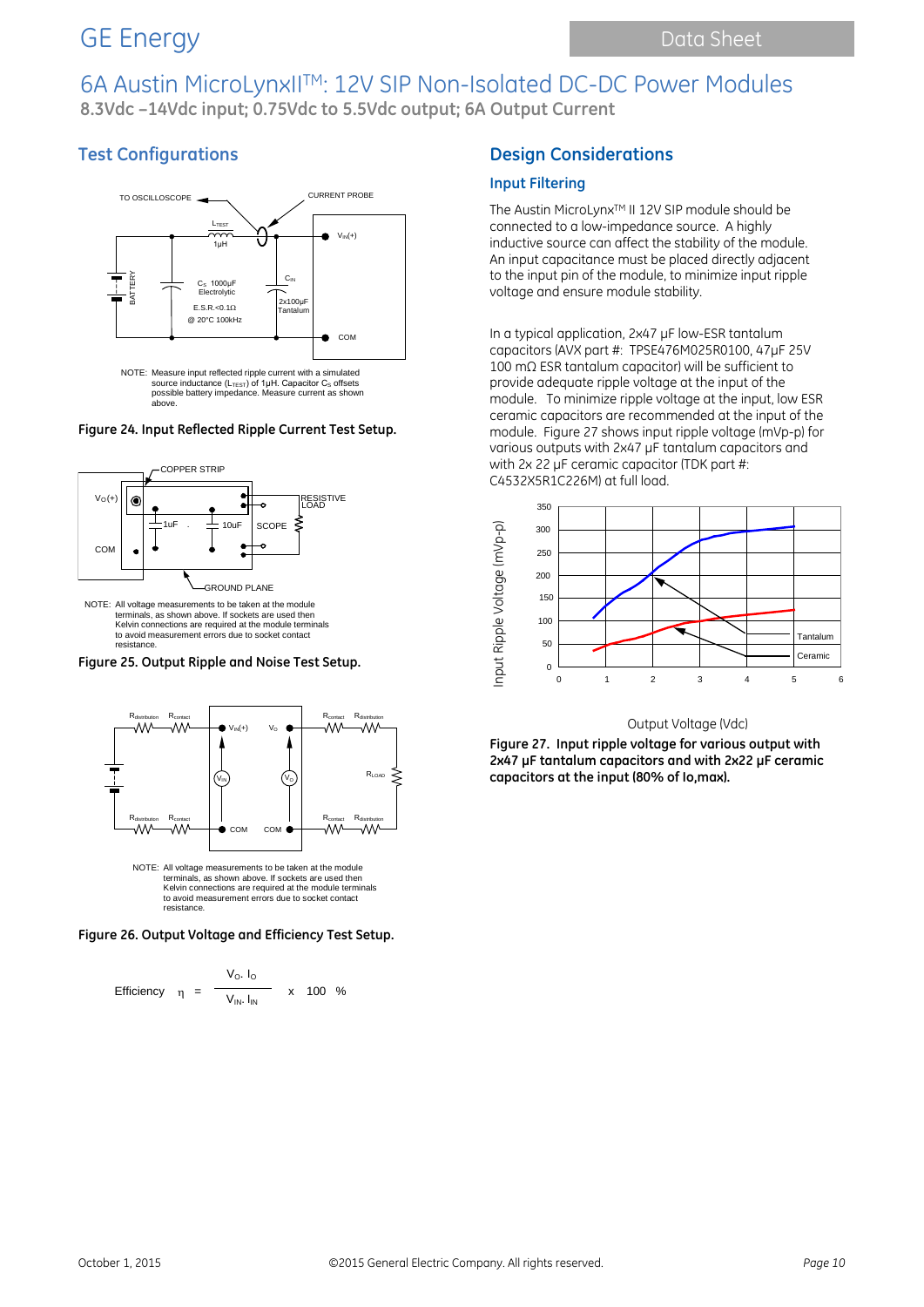## 6A Austin MicroLynxIITM: 12V SIP Non-Isolated DC-DC Power Modules **8.3Vdc –14Vdc input; 0.75Vdc to 5.5Vdc output; 6A Output Current**

### **Design Considerations** (continued)

### **Output Filtering**

The Austin MicroLynx™ II 12V SIP module is designed for low output ripple voltage and will meet the maximum output ripple specification with 1 µF ceramic and 10 µF polymer capacitors at the output of the module. However, additional output filtering may be required by the system designer for a number of reasons. First, there may be a need to further reduce the output ripple and noise of the module. Second, the dynamic response characteristics may need to be customized to a particular load step change.

To reduce the output ripple and improve the dynamic response to a step load change, additional capacitance at the output can be used. Low ESR polymer and ceramic capacitors are recommended to improve the dynamic response of the module. For stable operation of the module, limit the capacitance to less than the maximum output capacitance as specified in the electrical specification table.

### **Safety Considerations**

For safety agency approval the power module must be installed in compliance with the spacing and separation requirements of the end-use safety agency standards, i.e., UL 60950-1, CSA C22.2 No. 60950-1-03, and VDE 0850:2001- 12 (EN60950-1) Licensed.

For the converter output to be considered meeting the requirements of safety extra-low voltage (SELV), the input must meet SELV requirements. The power module has extra-low voltage (ELV) outputs when all inputs are ELV. The input to these units is to be provided with a fast-acting fuse with a maximum rating of 6A in the positive input lead.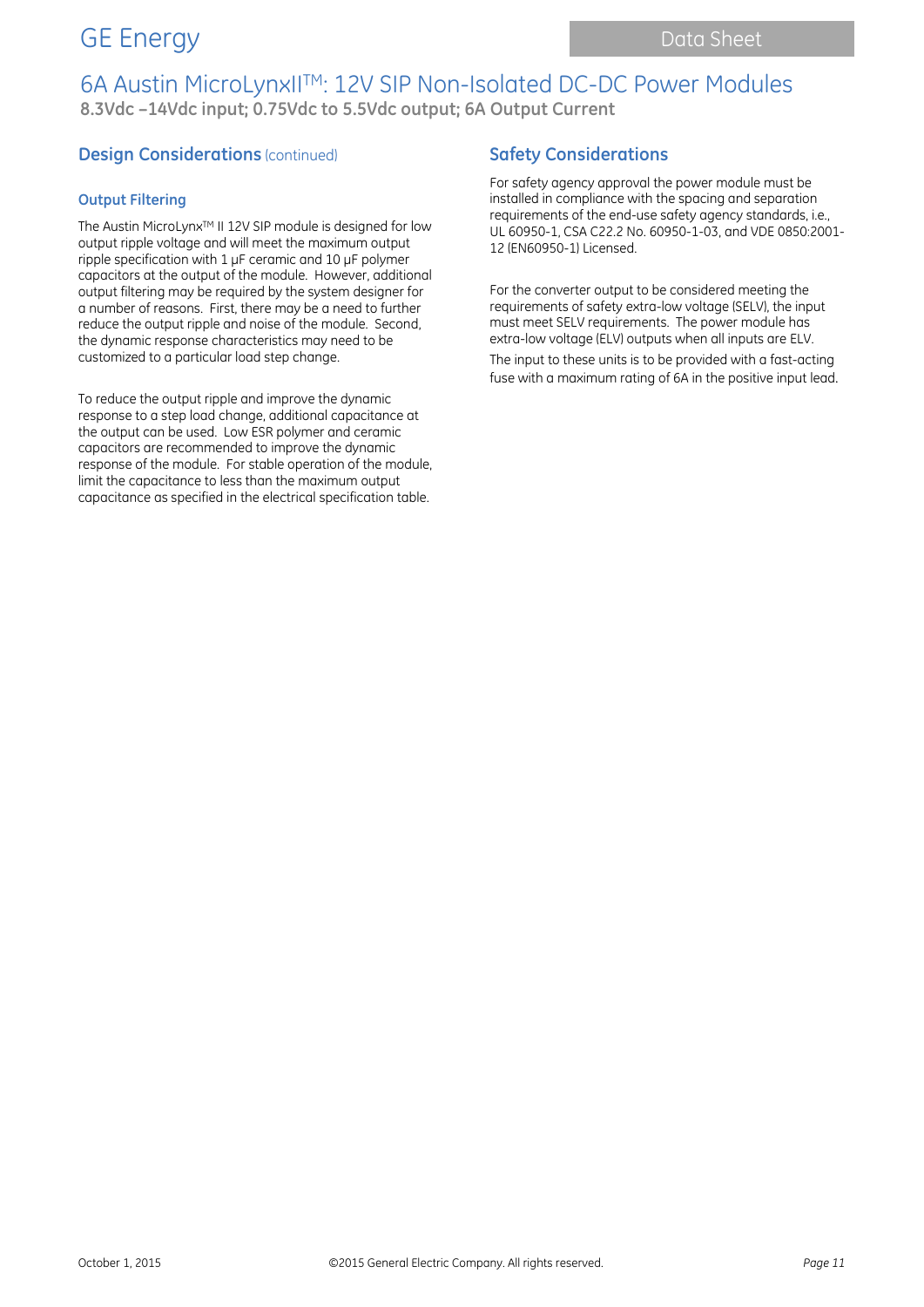## 6A Austin MicroLynxIITM: 12V SIP Non-Isolated DC-DC Power Modules **8.3Vdc –14Vdc input; 0.75Vdc to 5.5Vdc output; 6A Output Current**

### **Feature Description**

### **Remote On/Off**

Austin MicroLynxTM II 12V SIP power modules feature an On/Off pin for remote On/Off operation. Two On/Off logic options are available in the Austin MicroLynx™ II 12V series modules. Positive Logic On/Off signal, device code suffix "4", turns the module ON during a logic High on the On/Off pin and turns the module OFF during a logic Low. Negative logic On/Off signal, no device code suffix, turns the module OFF during logic High and turns the module ON during logic Low.

For positive logic modules, the circuit configuration for using the On/Off pin is shown in Figure 28. The On/Off pin is an open collector/drain logic input signal (Von/Off) that is referenced to ground. During a logic-high (On/Off pin is pulled high internal to the module) when the transistor Q1 is in the Off state, the power module is ON. Maximum allowable leakage current of the transistor when Von/off = VIN,max is 10µA. Applying a logic-low when the transistor Q1 is turned-On, the power module is OFF. During this state VOn/Off must be less than 0.3V. When not using positive logic On/off pin, leave the pin unconnected or tie to VIN.



**Figure 28. Circuit configuration for using positive logic On/OFF.**

For negative logic On/Off devices, the circuit configuration is shown is Figure 29. The On/Off pin is pulled high with an external pull-up resistor (typical R<sub>pull-up</sub> =  $68k$ ,  $+/-5%$ ). When transistor Q1 is in the Off state, logic High is applied to the On/Off pin and the power module is Off. The minimum On/off voltage for logic High on the On/Off pin is 2.5 Vdc. To turn the module ON, logic Low is applied to the On/Off pin by turning ON Q1. When not using the negative logic On/Off, leave the pin unconnected or tie to GND.



**Figure 29. Circuit configuration for using negative logic On/OFF.**

#### **Overcurrent Protection**

To provide protection in a fault (output overload) condition, the unit is equipped with internal current-limiting circuitry and can endure current limiting continuously. At the point of current-limit inception, the unit enters hiccup mode. The unit operates normally once the output current is brought back into its specified range. The typical average output current during hiccup is 2A.

#### **Input Undervoltage Lockout**

At input voltages below the input undervoltage lockout limit, module operation is disabled. The module will begin to operate at an input voltage above the undervoltage lockout turn-on threshold.

#### **Overtemperature Protection**

To provide over temperature protection in a fault condition, the unit relies upon the thermal protection feature of the controller IC. The unit will shutdown if the thermal reference point T<sub>ref2</sub>, (see Figure 33) exceeds 140°C (typical), but the thermal shutdown is not intended as a guarantee that the unit will survive temperatures beyond its rating. The module will automatically restarts after it cools down.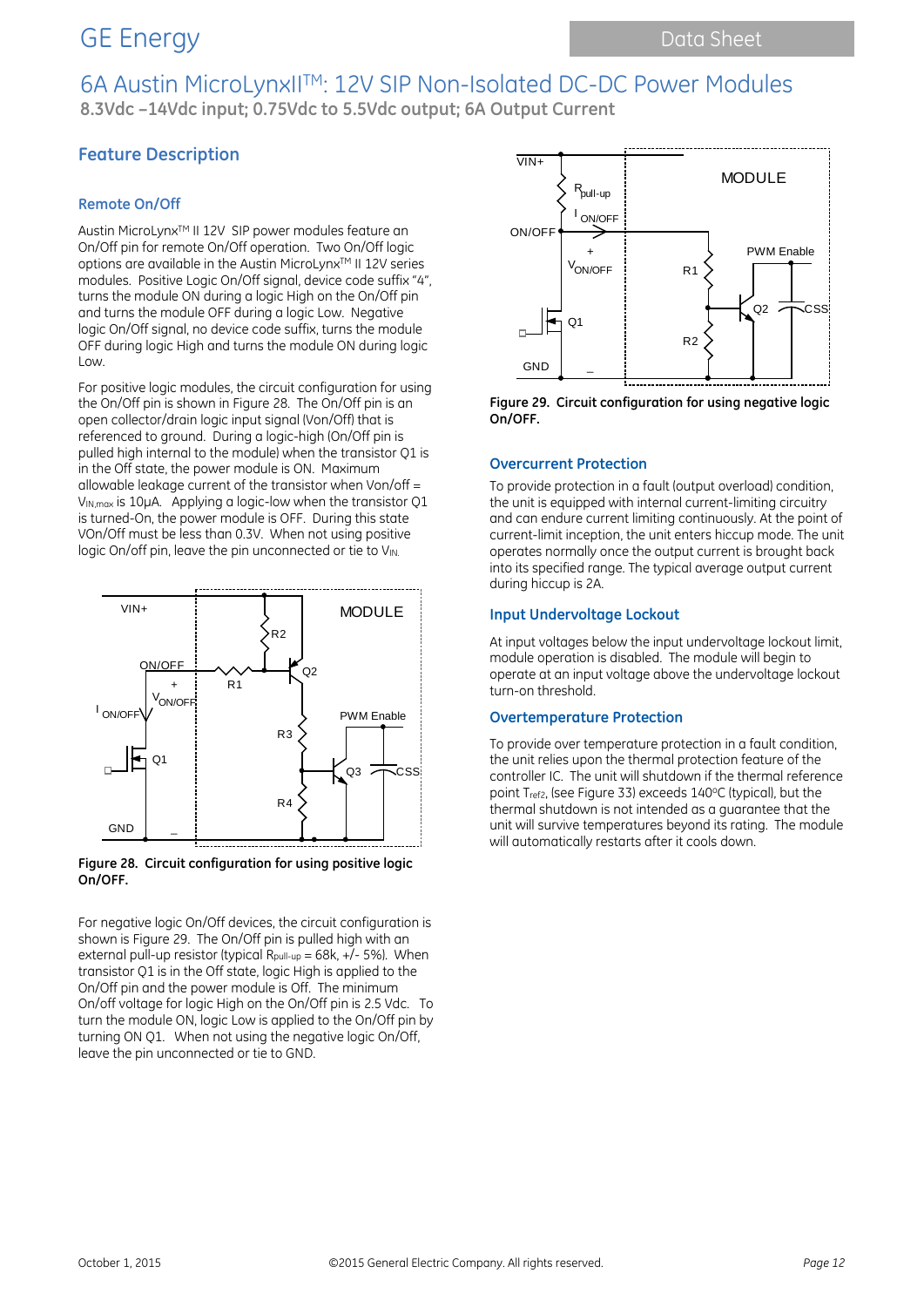## 6A Austin MicroLynxIITM: 12V SIP Non-Isolated DC-DC Power Modules **8.3Vdc –14Vdc input; 0.75Vdc to 5.5Vdc output; 6A Output Current**

### **Feature Descriptions (continued)**

#### **Output Voltage Programming**

The output voltage of the Austin MicroLynx™ II 12V SIP can be programmed to any voltage from 0.75Vdc to 5.5Vdc by connecting a resistor (shown as *Rtrim* in Figure 30) between Trim and GND pins of the module. Without an external resistor between Trim and GND pins, the output of the module will be 0.7525Vdc. To calculate the value of the trim resistor, *Rtrim* for a desired output voltage, use the following equation:

$$
Rtrim = \left[\frac{10500}{Vo - 0.7525} - 1000\right] \Omega
$$

*Rtrim* is the external resistor in Ω

*Vo* is the desired output voltage

For example, to program the output voltage of the Austin MicroLynxTM 12V module to 1.8V, *Rtrim* is calculated as follows:

$$
Rtrim = \left[ \frac{10500}{1.8 - 0.7525} - 1000 \right]
$$

$$
Rtrim = 9.024k\Omega
$$



**Figure 30. Circuit configuration to program output voltage using an external resistor**

Table 1 provides *Rtrim* values for most common output voltages.

#### **Table 1**

| $V_{O, set}$ (V) | $Rtrim (K\Omega)$ |
|------------------|-------------------|
| 0.7525           | Open              |
| 1.2              | 22.46             |
| 1.5              | 13.05             |
| 1.8              | 9.024             |
| 2.5              | 5.009             |
| 3.3              | 3.122             |
| 5.5              | 1.472             |

Using 1% tolerance trim resistor, set point tolerance of ±2% is achieved as specified in the electrical specification. The POL Programming Tool, available at

www.gecriticalpower.com under the Design Tools section,

helps determine the required external trim resistor needed for a specific output voltage.

The amount of power delivered by the module is defined as the voltage at the output terminals multiplied by the output current. When using the trim feature, the output voltage of the module can be increased, which at the same output current would increase the power output of the module. Care should be taken to ensure that the maximum output power of the module remains at or below the maximum rated power ( $P_{max} = V_{o,set} \times I_{o,max}$ ).

#### **Voltage Margining**

Output voltage margining can be implemented in the Austin MicroLynx<sup>™</sup> II modules by connecting a resistor, Rmargin-up, from Trim pin to ground pin for margining-up the output voltage and by connecting a resistor, Rmargindown, from Trim pin to Output pin. Figure 31 shows the circuit configuration for output voltage margining. The POL Programming Tool, available at

www.gecriticalpower.com under the Design Tools section, also calculates the values of Rmargin-up and Rmargin-down for a specific output voltage and % margin. Please consult your GE technical representative for additional details



**Figure 31. Circuit Configuration for margining Output voltage.**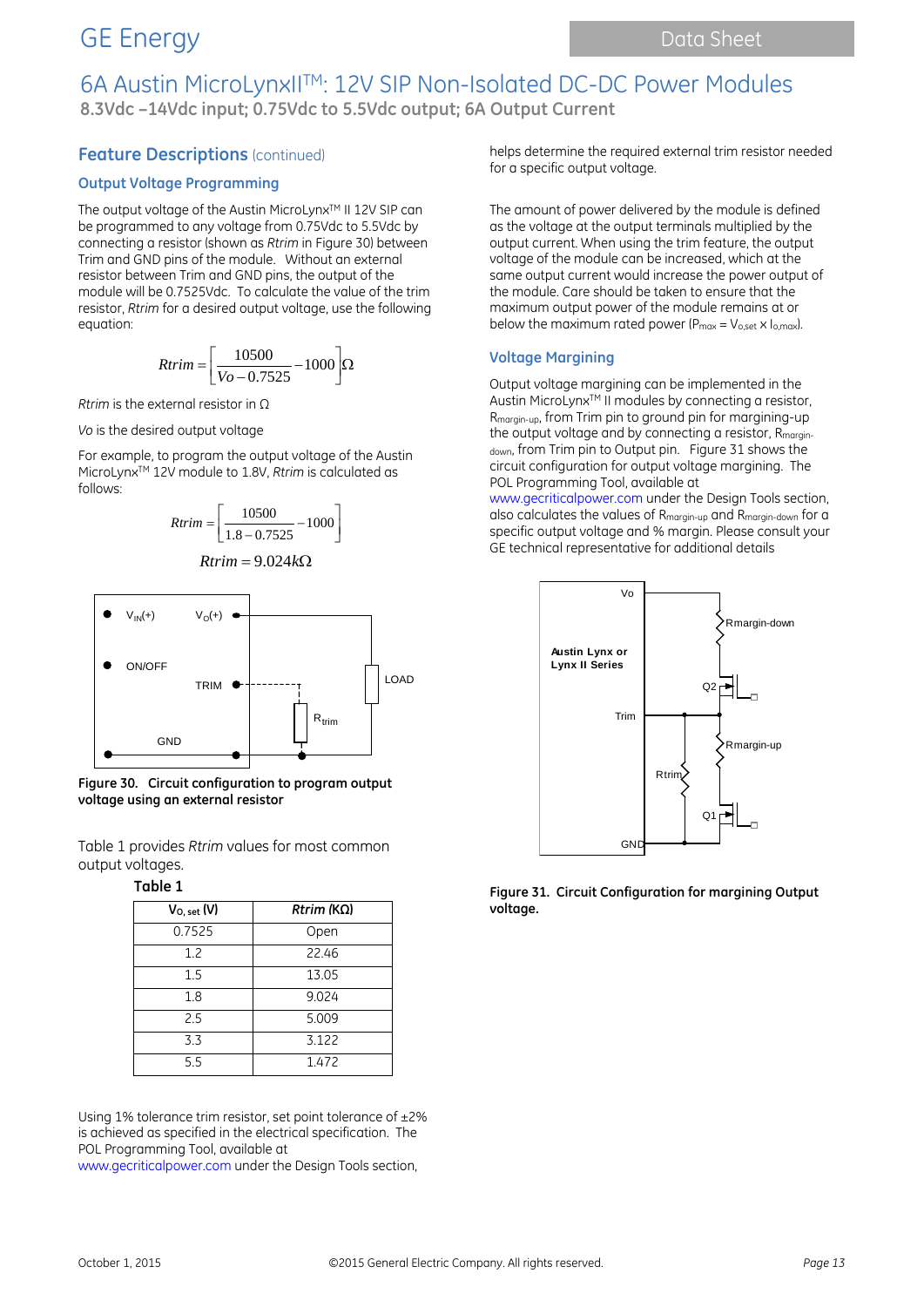## 6A Austin MicroLynxIITM: 12V SIP Non-Isolated DC-DC Power Modules **8.3Vdc –14Vdc input; 0.75Vdc to 5.5Vdc output; 6A Output Current**

### **Feature Descriptions** (continued)

#### **Voltage Sequencing**

Austin MicroLynx<sup>™</sup> II 12V series of modules include a sequencing feature, EZ-SEQUENCE™ that enables users to implement various types of output voltage sequencing in their applications. This is accomplished via an additional sequencing pin. When not using the sequencing feature, either tie the SEQ pin to VIN or leave it unconnected.

When an analog voltage is applied to the SEQ pin, the output voltage tracks this voltage until the output reaches the set-point voltage. The SEQ voltage must be set higher than the set-point voltage of the module. The output voltage follows the voltage on the SEQ pin on a one-to-one volt basis. By connecting multiple modules together, customers can get multiple modules to track their output voltages to the voltage applied on the SEQ pin.

For proper voltage sequencing, first, input voltage is applied to the module. The On/Off pin of the module is left unconnected (or tied to GND for negative logic modules or tied to V<sub>IN</sub> for positive logic modules) so that the module is ON by default. After applying input voltage to the module, a minimum of 10msec delay is required before applying voltage on the SEQ pin. During this time, potential of 50mV (± 10 mV) is maintained on the SEQ pin. After 10msec delay, an analog voltage is applied to the SEQ pin and the output voltage of the module will track this voltage on a one-to-one volt bases until output reaches the set-point voltage. To initiate simultaneous shutdown of the modules, the SEQ pin voltage is lowered in a controlled manner. Output voltage of the modules tracks the voltages below their set-point voltages on a one-to-one basis. A valid input voltage must be maintained until the tracking and output voltages reach ground potential to ensure a controlled shutdown of the modules.

When using the EZ-SEQUENCE™ feature to control start-up of the module, pre-bias immunity feature during start-up is disabled. The pre-bias immunity feature of the module relies on the module being in the diode-mode during startup. When using the EZ-SEQUENCE™ feature, modules goes through an internal set-up time of 10msec, and will be in synchronous rectification mode when voltage at the SEQ pin is applied. This will result in sinking current in the module if pre-bias voltage is present at the output of the module. When pre-bias immunity during start-up is required, the EZ-SEQUENCE™ feature must be disabled. For additional guidelines on using EZ-SEQUENCE™ feature of Austin MicroLynx™ II 12V, contact your GE technical representative for preliminary application note on output voltage sequencing using Austin Lynx II series.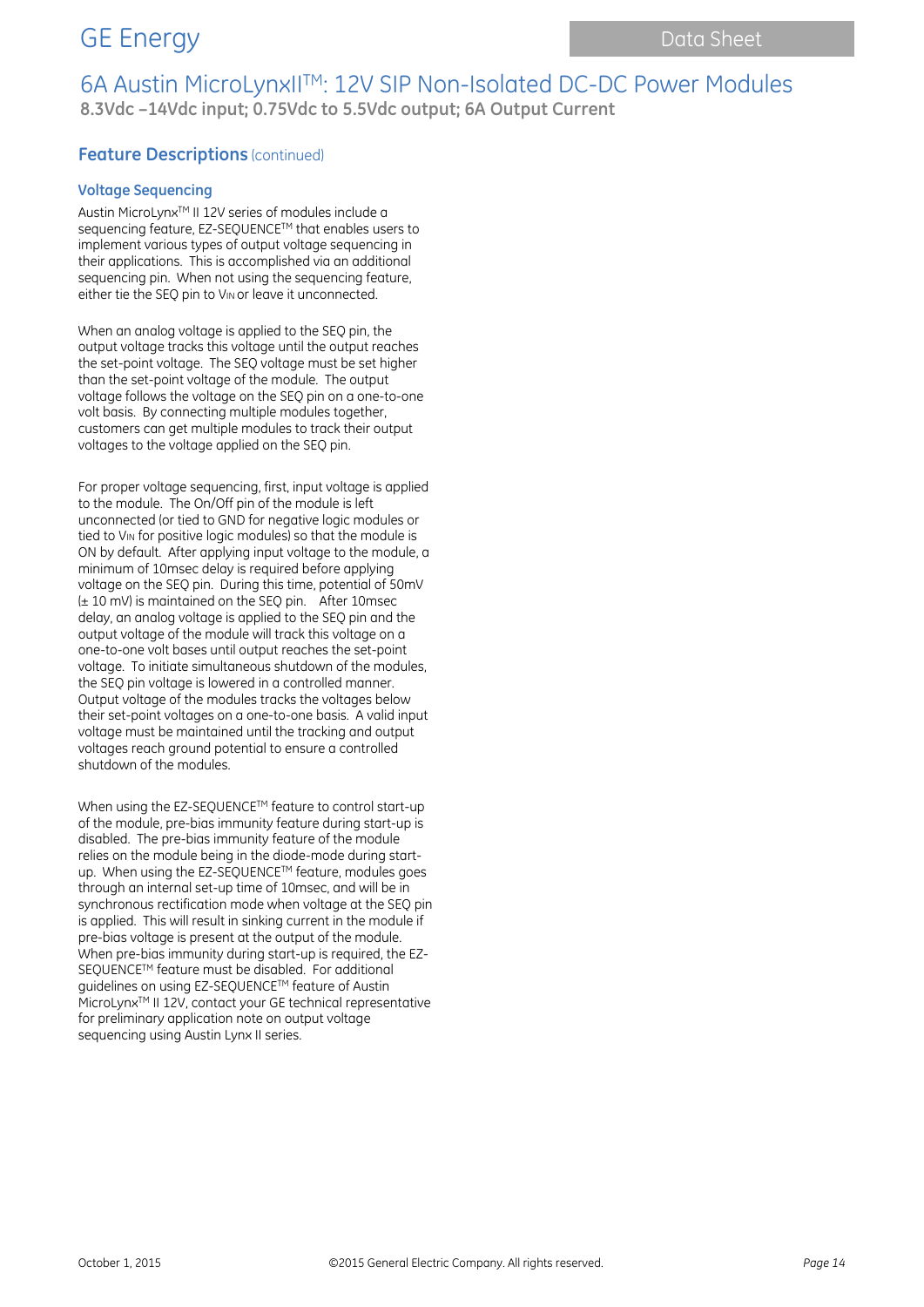## 6A Austin MicroLynxIITM: 12V SIP Non-Isolated DC-DC Power Modules **8.3Vdc –14Vdc input; 0.75Vdc to 5.5Vdc output; 6A Output Current**

### **Thermal Considerations**

Power modules operate in a variety of thermal environments; however, sufficient cooling should be provided to help ensure reliable operation.

Considerations include ambient temperature, airflow, module power dissipation, and the need for increased reliability. A reduction in the operating temperature of the module will result in an increase in reliability. The thermal data presented here is based on physical measurements taken in a wind tunnel. The test set-up is shown in Figure 33. Note that the airflow is parallel to the long axis of the module as shown in Figure 32. The derating data applies to airflow in either direction of the module's long axis.





**Figure 32. Tref Temperature measurement location.**

The thermal reference point, T<sub>ref 1</sub> used in the specifications of thermal derating curves is shown in Figure 32. For reliable operation this temperature should not exceed 125oC.

The output power of the module should not exceed the rated power of the module (Vo,set x Io,max).

Please refer to the Application Note "Thermal Characterization Process For Open-Frame Board-Mounted Power Modules" for a detailed discussion of thermal aspects including maximum device temperatures.



#### **Figure 33. Thermal Test Set-up.**

### **Heat Transfer via Convection**

Increased airflow over the module enhances the heat transfer via convection. Thermal derating curves showing the maximum output current that can be delivered by various module versus local ambient temperature (TA) for natural convection and up to 1m/s (200 ft./min) are shown in the Characteristics Curves section.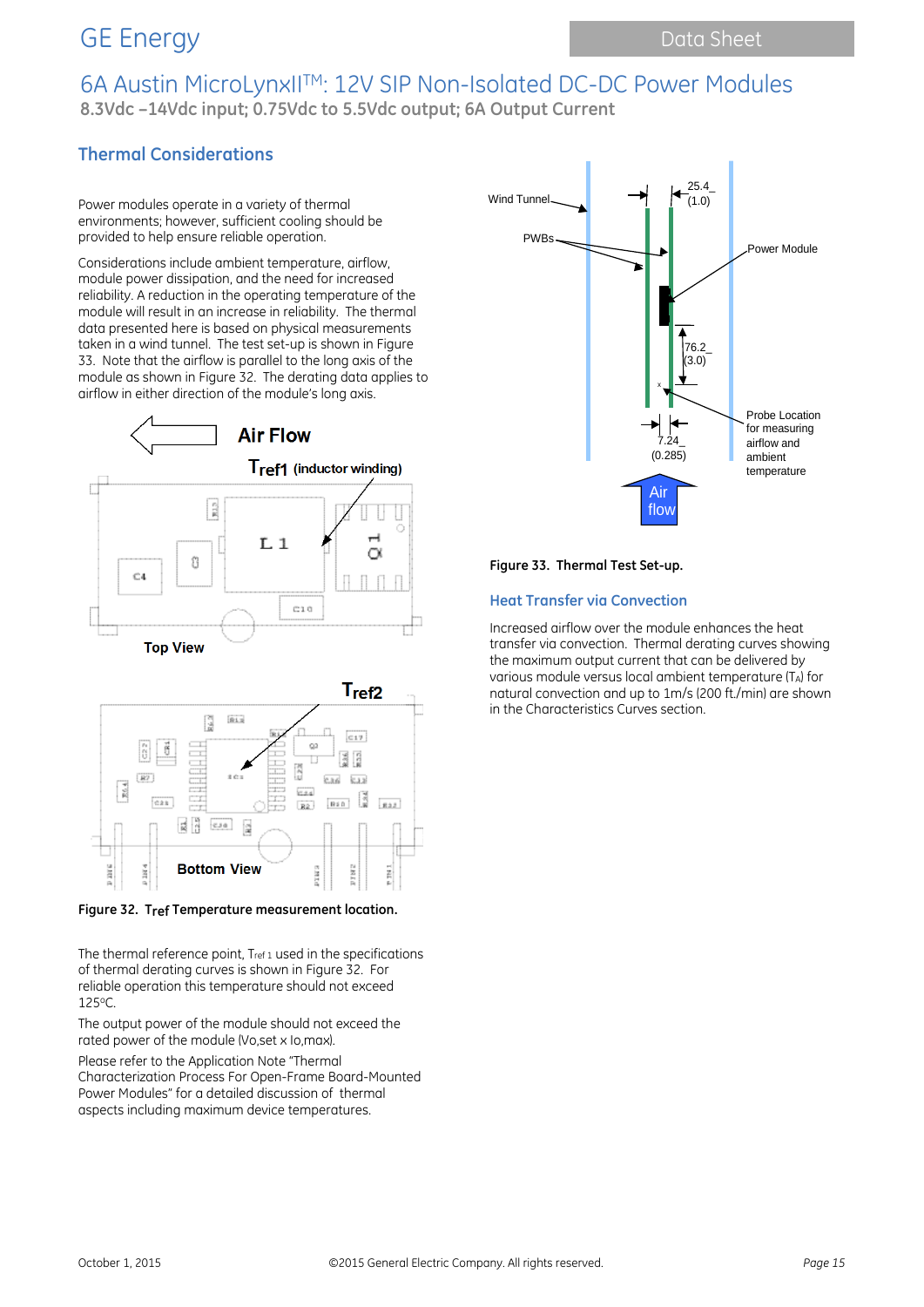## 6A Austin MicroLynxIITM: 12V SIP Non-Isolated DC-DC Power Modules **8.3Vdc –14Vdc input; 0.75Vdc to 5.5Vdc output; 6A Output Current**

### **Post solder Cleaning and Drying Considerations**

Post solder cleaning is usually the final circuit-board assembly process prior to electrical board testing. The result of inadequate cleaning and drying can affect both the reliability of a power module and the testability of the finished circuit-board assembly. For guidance on appropriate soldering, cleaning and drying procedures, refer to *Board Mounted Power Modules: Soldering and Cleaning* Application Note.

### **Through-Hole Lead-Free Soldering Information**

The RoHS-compliant through-hole products use the SAC (Sn/Ag/Cu) Pb-free solder and RoHS-compliant components. They are designed to be processed through single or dual wave soldering machines. The pins have an RoHScompliant finish that is compatible with both Pb and Pb-free wave soldering processes. A maximum preheat rate of 3°C/s is suggested. The wave preheat process should be such that the temperature of the power module board is kept below 210°C. For Pb solder, the recommended pot temperature is 260°C, while the Pb-free solder pot is 270°C max. Not all RoHS-compliant through-hole products can be processed with paste-through-hole Pb or Pb-free reflow process. If additional information is needed, please consult with your GE technical representative for more details.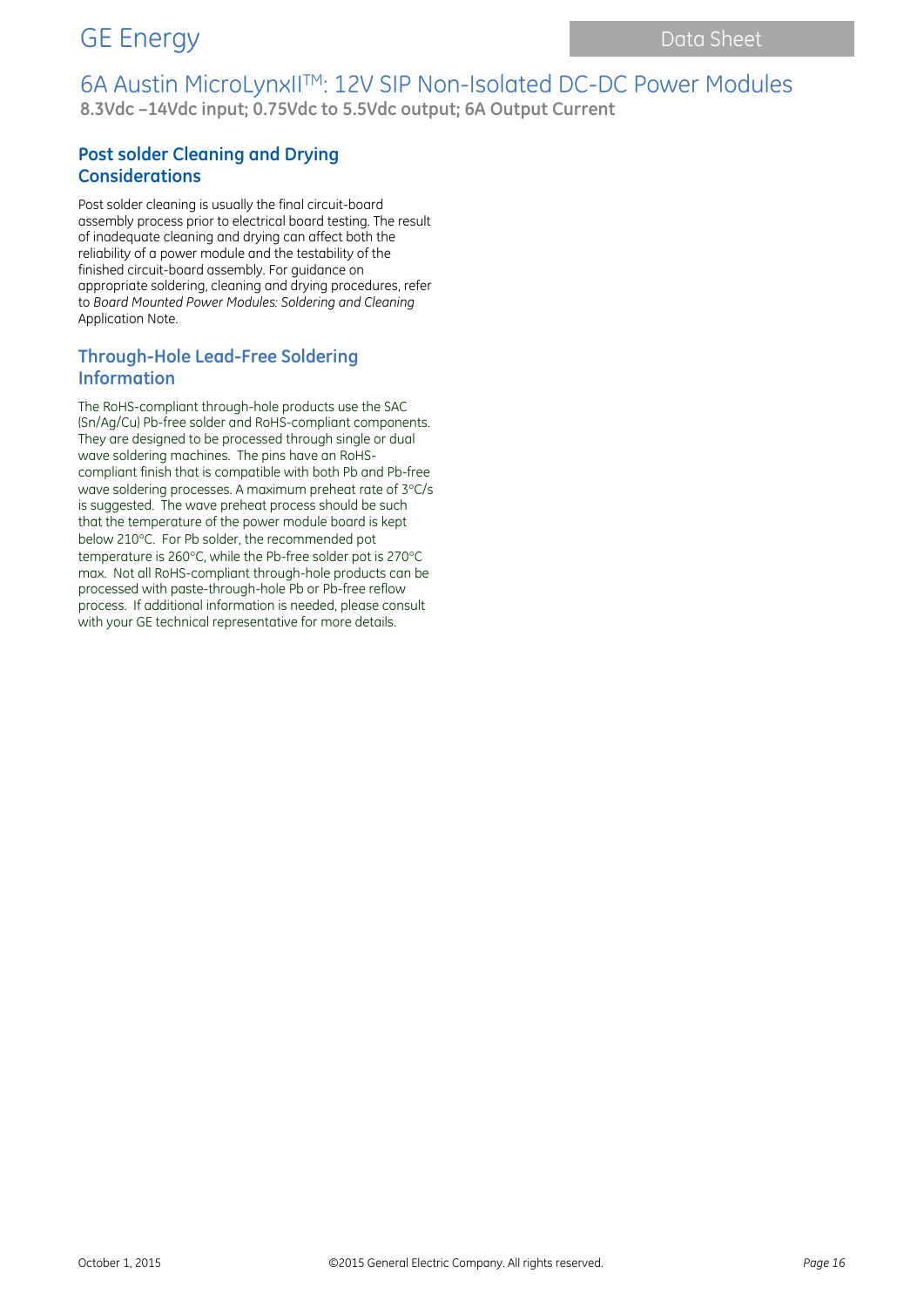## 6A Austin MicroLynxIITM: 12V SIP Non-Isolated DC-DC Power Modules **8.3Vdc –14Vdc input; 0.75Vdc to 5.5Vdc output; 6A Output Current**

### **Mechanical Outline**

#### Dimensions are in millimeters and (inches).

Tolerances: x.x mm  $\pm$  0.5 mm (x.xx in.  $\pm$  0.02 in.) [unless otherwise indicated] x.xx mm  $\pm$  0.25 mm (x.xxx in  $\pm$  0.010 in.)



#### **Bottom View**

| PIN                      | <b>FUNCTION</b> |
|--------------------------|-----------------|
| 1                        | Vo              |
| $\overline{\phantom{0}}$ | Trim            |
| 3                        | <b>GND</b>      |
| Δ                        | <b>SEO</b>      |
| ᠘                        | <b>VIN</b>      |
| 5                        | On/Off          |

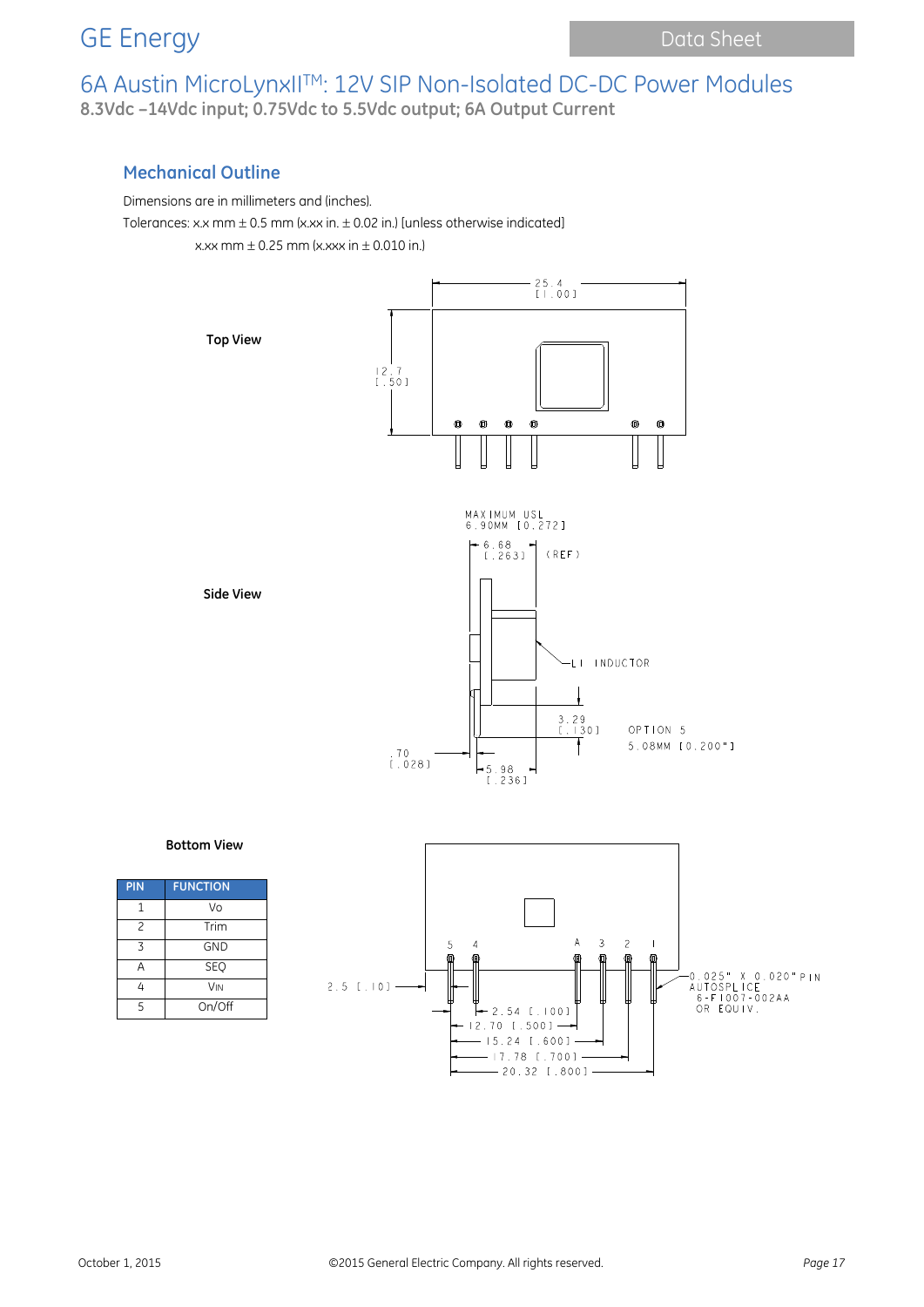## GE Energy Data Sheet

6A Austin MicroLynxIITM: 12V SIP Non-Isolated DC-DC Power Modules **8.3Vdc –14Vdc input; 0.75Vdc to 5.5Vdc output; 6A Output Current**

### **Recommended Pad Layout**